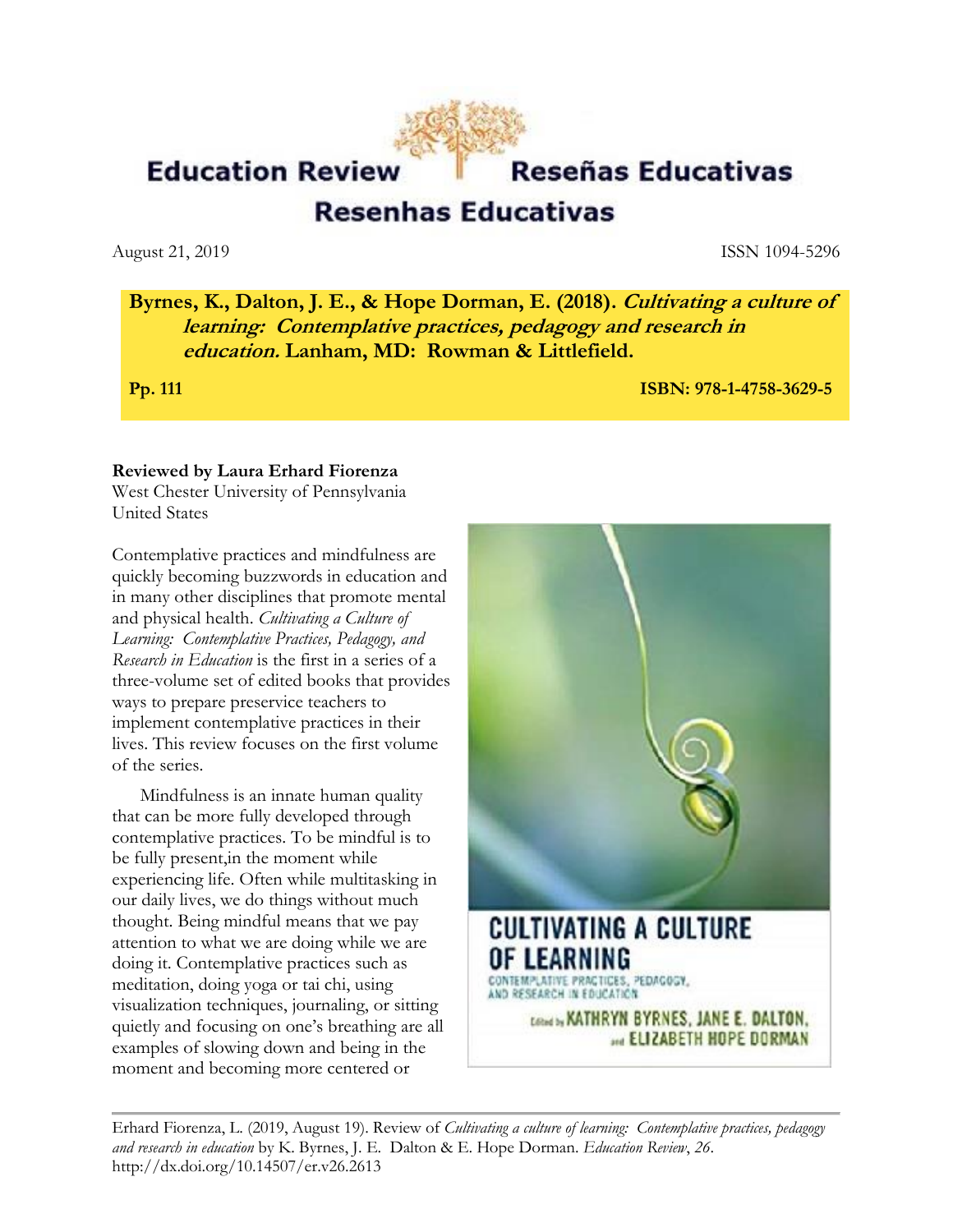mindful. Contemplative pedagogy is an approach to teaching and learning that focuses on helping a student make personal connections with what they are learning so that the learning becomes more meaningful. This pedagogy is supported by contemplative practices. This book offers strategies that have been incorporated into preservice teacher education programs, and it describes how these practices were received and how students benefited from these meaningful experiences. The contributors to this collection assert that a culture of learning was developed and supported by these contemplative practices.

Citing Owen-Smith (2004), and Waxler and Hall (2011), the editors proposed that the integration of both academic knowledge and emotional connectedness is required to prepare educators fully for their future profession. This book was written with the assumption that traditional teacher preparation programs may be neglecting the development of non-academic teacher qualities that are essential for teacher longevity. Both teacher competence and teacher resilience are key to teacher longevity. Traditionally, teacher education programs have provided limited opportunities for preservice teachers to build resilience. This book offers ways to integrate contemplative practices into teacher education programs with little disruption to their focus on academic preparation.

The front cover of the book captures the reader's attention by taking the first step toward cultivating a culture of learning through contemplative processes. The attractive green, blue, and yellow hues of the cover provide a canvas of peace and tranquility. By closely examining the cover of the book, the reader can prepare to begin a personal journey toward developing a greater awareness of the power of introspection, reflection, and contemplative practice.

This book addresses the need to provide emotional support for preservice and current teachers alike. Through contemplative practices, preservice teachers may build resilience and be able to model the benefits of contemplative practices to cultivate a culture of learning with their students. Four themes appear throughout the eight chapters: a) opening oneself to the processes of reflection, introspection, and mindfulness through contemplative pedagogy; b) seeking to understand oneself and others by challenging the origins of one's understandings; c) developing a deep sense of self and purpose within an interconnected global society to foster an openness to new perspectives through deep listening and authentic dialogue; and d) caring for oneself internally and externally through mindfulness training. These themes are embedded throughout the teaching and modeling examples of contemplative practices implemented in undergraduate and graduate teacher education programs. Many of the strategies could also be easily implemented in preservice teacher programs.

The chapters were written by university professors. A common goal of these authors was to provide preservice teachers an opportunity to experience and utilize contemplative practices to enhance their mindfulness. The purpose of developing these attributes (mindfulness and contemplative practices) is to foster internal resources to cope with the stresses that future teachers are likely to experience as well as to promote a greater awareness and understanding of themselves and of others.

Guiding preservice teachers to listen to their inner-selves and to the voices of others, the authors have attempted to broaden the minds of the preservice educators and develop cultures of learning that extend beyond the college classroom. In chapter three, *Reframing How We Think About Learning,* students were taught to use a *Four-Source Model.* This model assisted the preservice teachers in "learning from one's teacher, oneself, one's peers and with time" (p. 23). The purpose of this model was to help the preservice teachers develop a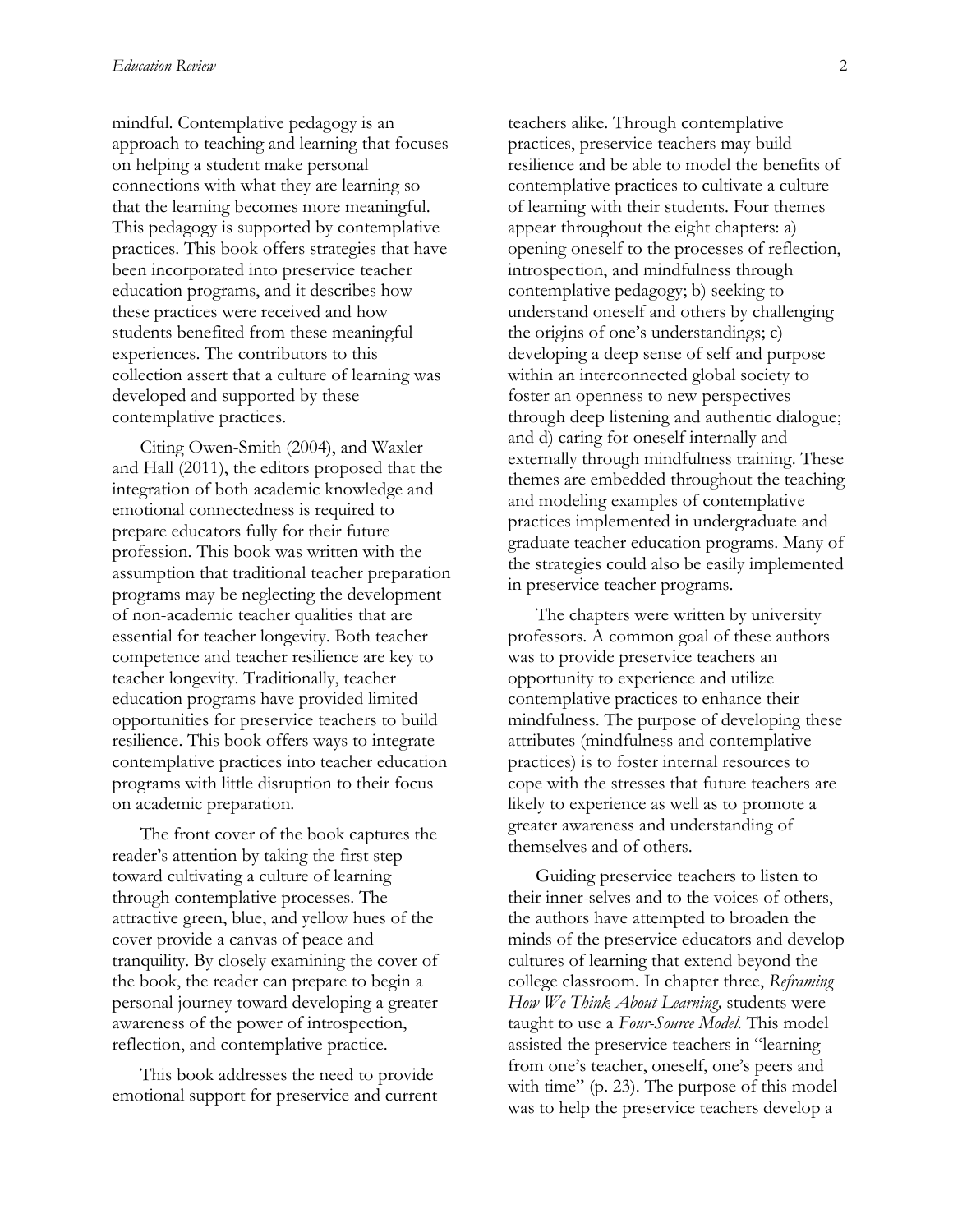deeper understanding of how they learn and grow, and to utilize it to develop their contemplative practices.

Diversity and context are also themes explored in this book. One contributor describes how "contemplative pedagogies can foster learning experiences that encourage future teachers to become more effective and inclusive educators by approaching each educational situation and relationship in its context and on its own merits" (p. 32). The preservice teachers in this chapter attended school in West Virginia in rural Appalachia. Contemplative and mindful inquiry practices were utilized so that students "… learn[ed] to speak for and define themselves, recognize the voices and uniqueness of others, value this interplay of diversity, and transcend the narratives that have been spun to constrain their interactions" (p. 32). The goal of these activities was to help the students "recognize the narratives that they may unintentionally apply to others, especially the students they will eventually teach" (p. 33). The contributor shared how students in his course created lessons to engage students in self-exploration and self-examination. The preservice teachers learned how to reject prejudice, inequality, and unchallenged narratives. The hope is that these mindful explorations that challenge the status quo will be modeled for students by the preservice teachers when they become teachers in their own classrooms.

Perceptual benefits garnered through the practices presented in this book may offer preservice teachers the opportunity to examine their own values, intentions, and behaviors, and to nurture a greater connectivity in their relationships with themselves, friends, family, colleagues, students, and parents. In the first chapter, Hall, Falk Jones, and O'Hare address the failures of the current state of teacher education programs to produce "emotional and psychological success for all" (p. 1). These authors believe that current education programs are failing to develop the coping strategies in preservice teachers that are

needed to foster teacher resilience. The authors explain that teacher education programs should prepare the whole person to attain full potential through the development of mindfulness.

The need to build resilience into teacher education programs is evidenced in the current teacher shortages across the nation. Sutcher, Darling-Hammond, and Carver-Thomas (2016) investigated the emerging teacher shortages in the United States. Their report identified teacher attrition as a major contributing factor to the teacher shortages. Nationally, teacher attrition is at 8% annually. Many of the teachers who are leaving the profession do so prior to retirement age. There are many reasons why teachers are leaving the field of teaching, including: a) poor pay, b) inadequate working conditions, c) large class size, d) lack of support and autonomy to make decisions, e) increased focus on test preparation and results, and f) poor school leadership. There are many costs associated with teacher attrition that impact student achievement, such as: a) disruption in teacher/student relationships and connectiveness, b) inability to find highly qualified teachers to replace current teachers, and c) disruption of collegial and collaborative relationships. This book offers strategies that may help preservice teachers develop contemplative practices and the skills needed to help them to become more resilient. Enhanced resilience may help teachers cope more successfully with the forces that pull teachers away from the classroom and into other fields.

Relatively little has been offered to preservice teachers to prepare them to cope with the stresses that affect teachers throughout their careers. Contemplative practice and pedagogy may offer future and current teachers the strategies they need to manage the varied demands of the teaching profession. The authors of *Cultivating a Culture of Learning: Contemplative Practices* have shared empirical research that has been conducted in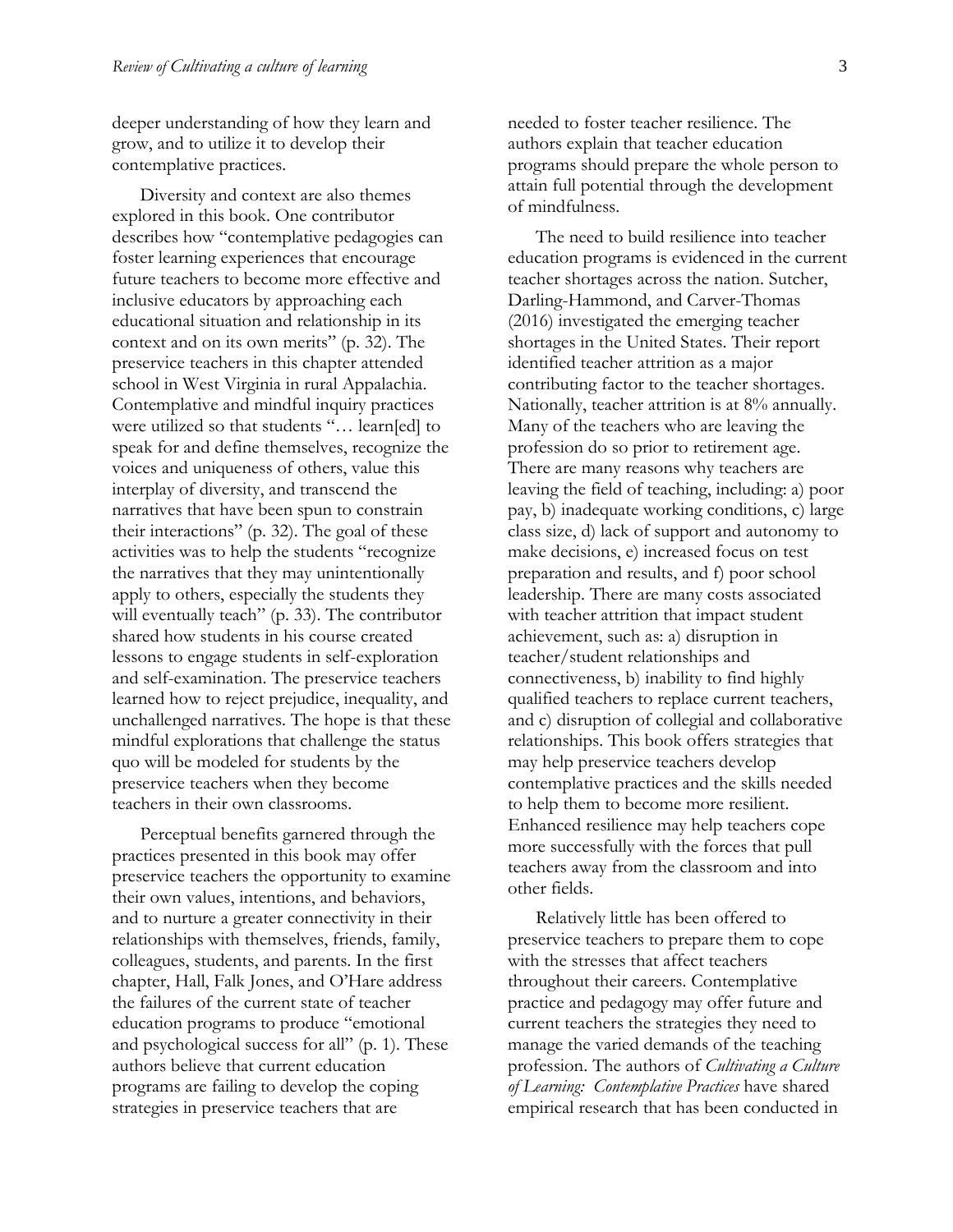university programs providing preservice teachers with the tools they need to develop deep understandings about themselves and others so that they are better prepared to handle the many stresses that influence teachers' dissatisfaction. By encouraging teachers to be mindful and present in the moment through a) meditation, b) journaling, c) positive self-awareness activities, d) deep listening, and e) authentic dialogue, the authors argue that teacher education will be more effective in its preparation of teachers for the challenges that await them. Daily participation in contemplative practice will aid preservice and inservice teachers in modeling the presence of mindfulness in their classrooms, which will enhance the development of a culture of learning.

This book has value for anyone interested in contemplative practices, but especially for those who teach in preservice education programs in colleges and universities. Many of the practices in this book are practical for almost any course in a teacher education program. As a preservice educator, I found myself taking notes throughout the book so that I could also include some of the approaches offered in the book in my courses. They may also be adapted for online learning formats. One chapter, "Across Time and Space," has a direct application to the online teaching environment. In this chapter, Brynes acknowledges the challenges that are inherent in an online teaching environment, including the management of technology, people, unrestricted time, and available resources. Online learning is unique in its ever-present and isolating qualities. Brynes creatively navigated the online challenges to contemplative practice and was able to achieve a sense of presence within an online learning community.

Educators who are interested in bringing a greater open-mindedness and a deeper sense of critical global education will find value in reading the chapter written by Augustine. In this chapter, the reader learns how to use

contemplative practices to develop openmindedness and awareness of others' perspectives. The author perceives an alignment between contemplative practices and the design of critical global education. The chapters written by Rainville and Egan and by Price both share strategies that challenge the preservice teacher's sense of knowing oneself to derive a greater understanding of self and others.

The idea of mindfulness is not a new practice with its roots in Buddhist practices, but it is experiencing a new popularity. The attractiveness of mindfulness practices may arise from our modern, always plugged-in, connected, frenzied, and fast paced world. The critical awareness of being emotionally tuned in is supported by the work of Daniel Goleman (1995) in *Emotional Intelligence: Why It Can Matter More than IQ* and his many other books related to emotional intelligence and mindfulness. *Contemplative Practices in Higher Education: Powerful Methods to Transform Teaching and Learning* by Barbezat and Bush (2014) is frequently used in higher education courses to include contemplative practices, but it is not intended specifically for preservice teachers. *Cultivating a Culture of Learning* fills a gap left by Barbezat and Bush and includes an application for contemplative practices within community college settings. The authors focus on preservice teachers and do not make recommendations for applying the contemplative practices with students in nonteacher education programs. The lack of focus on contemplative practices for liberal arts studies does not preclude the potential for these applications. A growing interest for contemplative practices as part of educating the whole college student has made this book timely. It is particularly useful and appropriate for supporting the development of resilience through contemplative and self-discovery practices with preservice teachers.

The authors have successfully argued that there is a need to develop a greater resilience in teachers since the field of education is filled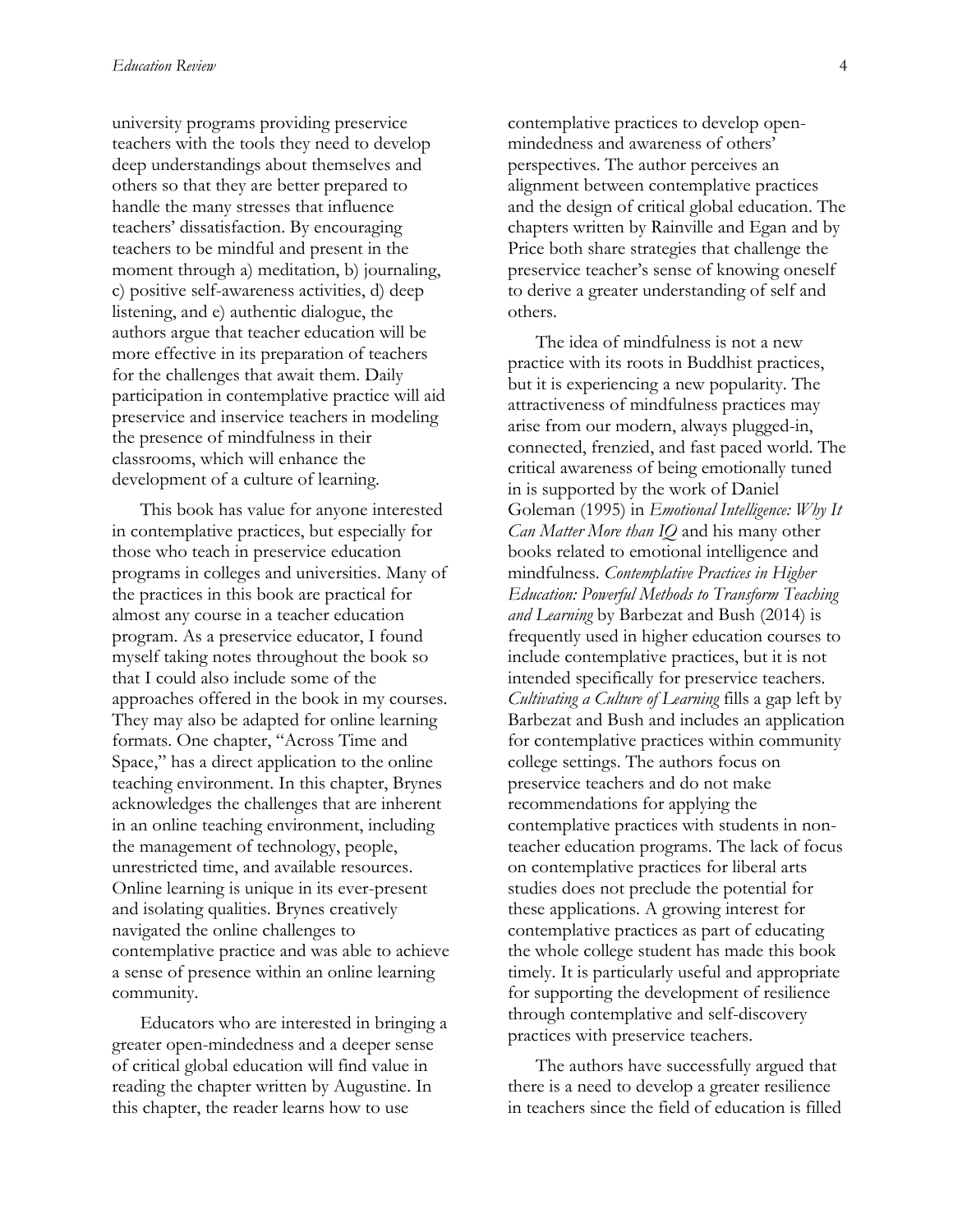with stresses from many sources. My experience with preservice and current teachers has demonstrated that teachers must be resourceful and find meaning in the small wins that make their teaching meaningful and rewarding. I have likened teaching to a calling that must be nurtured and reinforced. Teachers are caregivers who must engage in self-care so that they can continue to be effective and joyful. This book offers a beginning for preservice teachers to develop a mindset of self-care and an appreciation for the often overlooked moments in life. The

effectiveness of the strategies proposed in this book will be best judged when they are tried by the readers. Every group of students is unique and to be effective there must be a *buyin* into the need for and the benefits of the contemplative practices being taught and modeled. The authors make it clear that they believe there is a need to integrate academic and affective pedagogy in teacher education programs, and this book may serve as a valuable resource for preservice and in-service teachers to support this integration.

#### **References**

- Barbezat, D. P., & Bush, M. (2014). *Contemplative practices in higher education: Powerful methods to transform teaching and learning*. San Francisco, CA: John Wiley & Sons.
- Goleman, D. (1995) *Emotional intelligence: Why it can matter more than IQ.* New York: Bantam Books*.*
- Owen-Smith. P. (2004). What is cognitive-affective learning? *Journal of Cognitive Affective Learning, 1*(11). Retrieved from

https://cndls.georgetown.edu/teachtoconnect/resources/What\_is\_CAL.pdf

Sutcher, L., Darling-Hammond, L. & Carver-Thomas, D. A. (2016). *Coming crisis in teaching? Teacher supply, demand, and shortages in the US*. Retrieved from

<https://learningpolicyinstitute.org/product/coming-crisis-teaching>

Waxler, R. P., & Hall, M. P. (2011). *Transforming literacy: Changing lives through reading and writing.*  Bingley, UK: Emerald Group.

#### **About the Reviewer**

**Laura Erhard Fiorenza** is an assistant professor in the Early and Middle Grades Education Department at West Chester University of Pennsylvania. She teaches child development courses and supervises preservice teachers in the field. Her research interests include bullying, classroom climate, social and emotional learning, and differentiation of instruction and classroom environments.